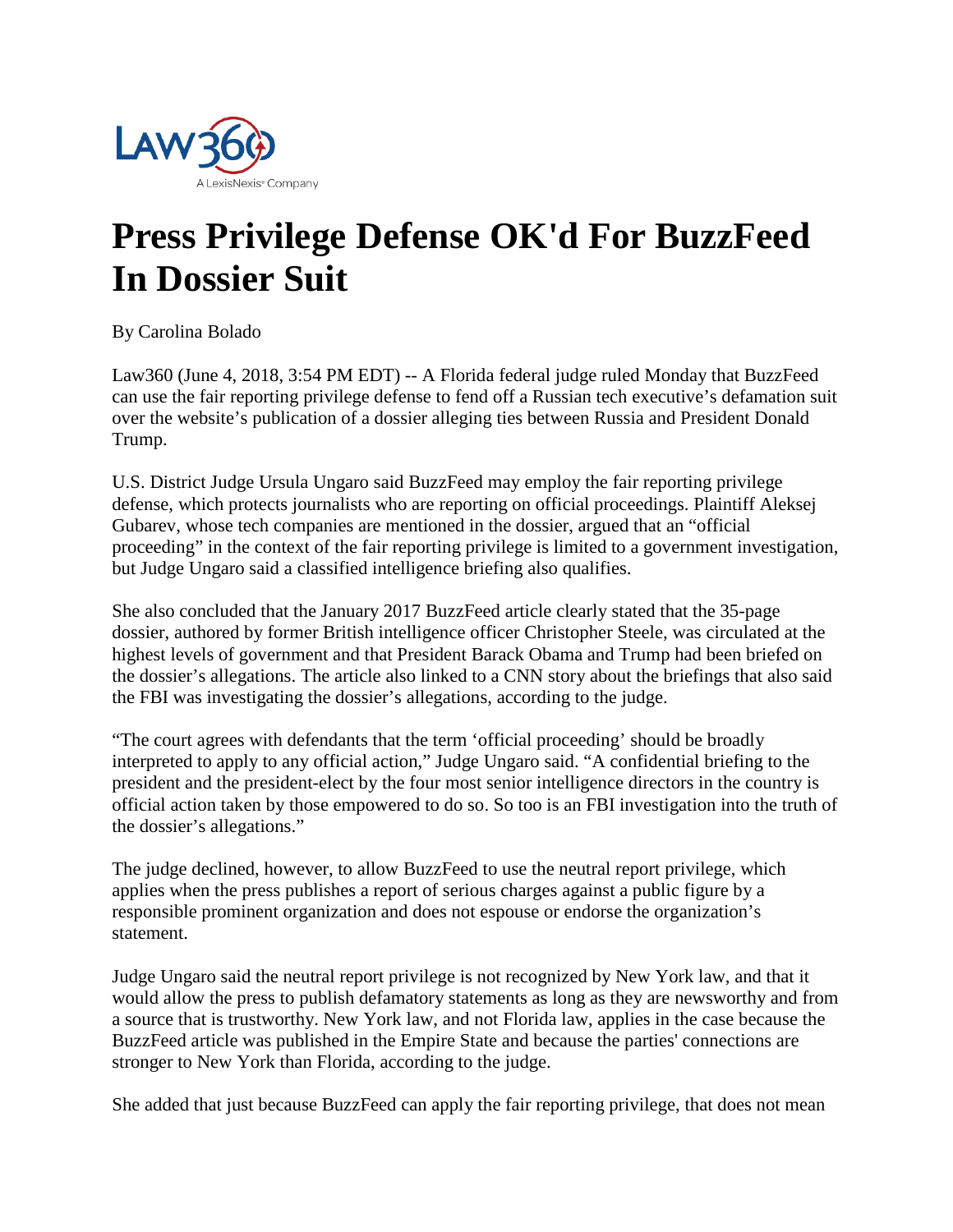the case is over, because application of the privilege depends on whether the facts regarding the underlying official actions — the classified briefings and the FBI investigation — are true.

"At this stage, the court takes as true that the official actions described in the CNN article actually occurred," Judge Ungaro said. "If discovery reveals that they did not, then there was, in fact, no official action."

Gubarev, who is the CEO of XBT Holding SA, an internet hosting and web development company based in Luxembourg, filed the defamation suit against BuzzFeed and Editor-in-Chief Ben Smith in February 2017.

His complaint centers around a portion at the end of the dossier asserting that XBT and Floridabased subsidiary Webzilla Inc. had been transmitting viruses, planting bugs, stealing data and generally conducting "altering operations" against the Democratic Party's leadership. According to the complaint, the dossier mentioned Gubarev specifically, calling him one of the "significant players" in the operations.

Gubarev, however, says none of these statements has "any basis in fact whatsoever."

The lawsuit in Florida has spawned an ancillary proceeding in the U.K., where Gubarev sought to depose Steele about his dossier. Steele fought the request, but last month, an English judge said Steele's lawyers had failed to show how the U.K.'s national security would be imperiled by limited questioning of Steele, and approved a new, scaled-back list of topics Gubarev's attorneys can put to him. BuzzFeed has appealed that decision on the grounds that the new limited scope of questioning precludes the news company from questioning Steele.

BuzzFeed spokesman Matt Mittenthal called Judge Ungaro's ruling a "victory for the American free press and the First Amendment."

"As the judge writes, a document that was circulating at the highest levels of government, under active investigation by the FBI and briefed to two successive presidents, falls squarely into the category of 'official action' by our government," Mittenthal said. "As we have argued from the start, the public's interest in understanding the investigation into whether the Russian government compromised and colluded with Donald Trump is, and has always been, quite clear."

Gubarev's attorney Evan Fray-Witzer said he was thrilled that the court struck the neutral reporting privilege from BuzzFeed's defenses.

He added that though the court found that the link to the CNN story might support an application of the fair report privilege, the judge also said it was premature to make that determination.

"We're confident that, when discovery is complete, there isn't going to be any evidence that the December memo — which is the only memo that mentioned Gubarev, Webzilla or XBT — was the subject of any 'investigation' at the time BuzzFeed published the dossier," Fray-Witzer said.